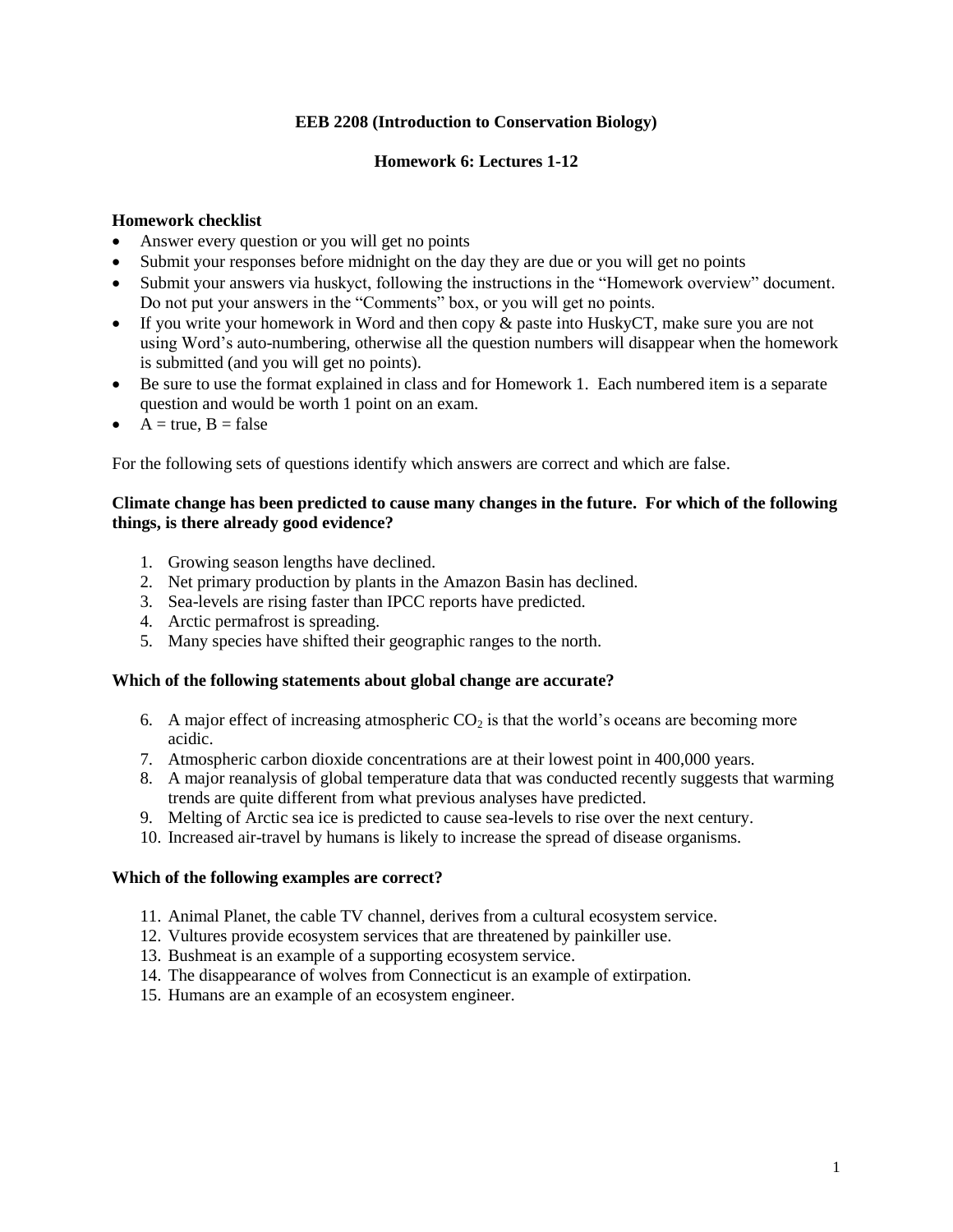#### **Which of the following statements about ecosystem services are correct?**

- 16. Increased nitrogen use, in the form of fertilizers, has provided an important ecosystem service to humans.
- 17. Increased nitrogen use, in the form of fertilizers, has created "dead zones" in the world's oceans.
- 18. High biodiversity is nearly always found in places that provide a lot of ecosystem services.
- 19. The magnitude of pollination services depends on the proximity of natural habitats.
- 20. Ecosystem services are the basis for human well-being.

**The following graph summarizes information from many studies of the way in which climate change is affecting species. Which of the following statements about the graph are accurate?**





- 21. The phenology of entire communities of organisms are changing in synchrony.
- 22. Key events in the life-history of most species studied now happen earlier in the year.
- 23. Climate induced extinctions are getting more and more common.
- 24. This figure provides support for climate-caused changes in phenology.
- 25. A possible consequence of the results shown here is that symbiotic relationships will be disrupted.

## **Which of the following statements about species endangerment are correct?**

- 26. In Wilcove et al.'s study of endangered species in the U.S., most species were threatened by habitat loss alone.
- 27. In the same study, disease was found to affect about 40% of all species.
- 28. The IUCN has conducted complete assessments of all of the world's species to provide information on how many are endangered.
- 29. IUCN assessments are based only on population size and known threats.
- 30. In an analysis of potential future extinctions, Thomas et al. found that climate change alone is likely to cause a  $6<sup>th</sup>$  mass extinction.